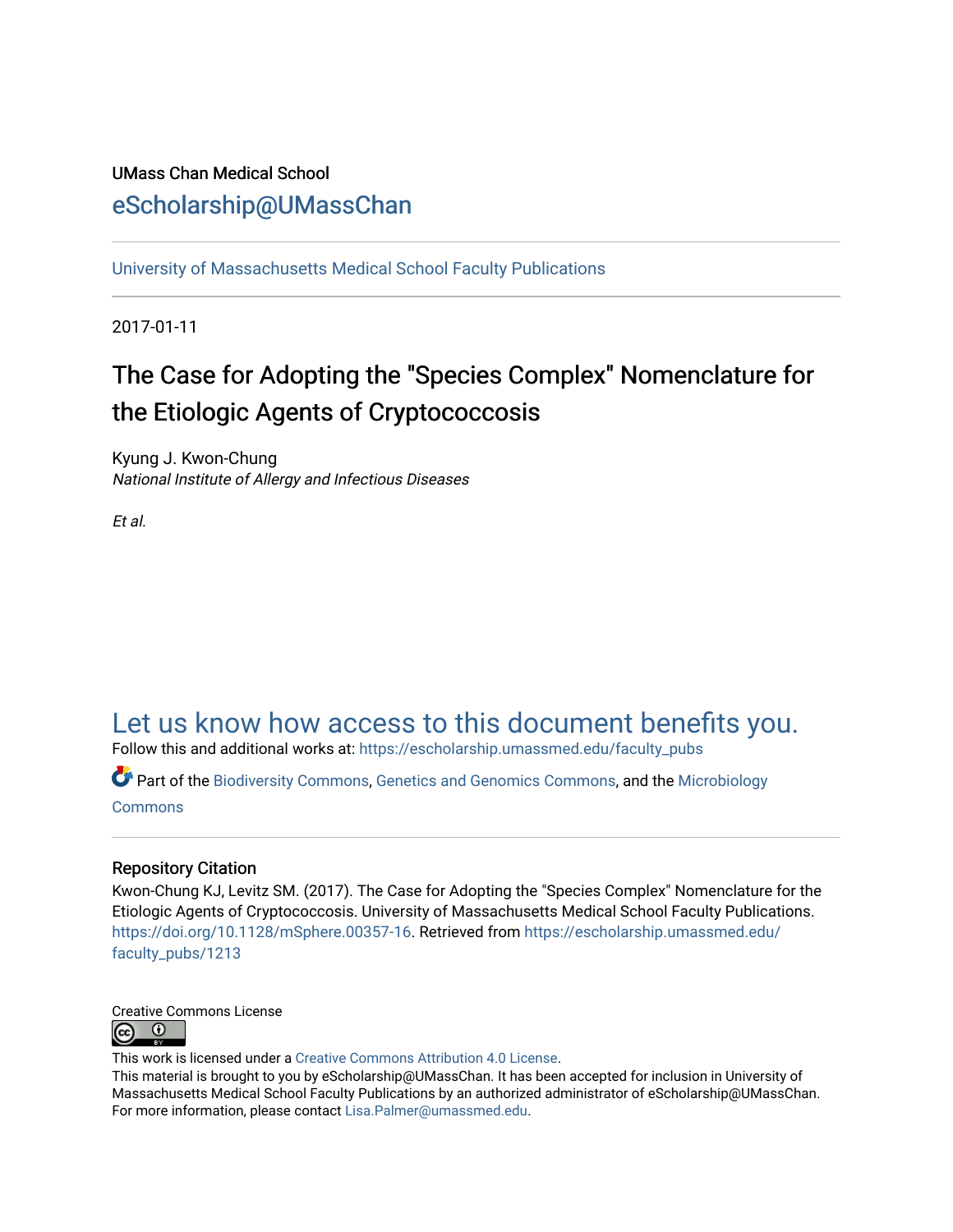



# **The Case for Adopting the "Species Complex" Nomenclature for the Etiologic Agents of Cryptococcosis**

Kyung J. Kwon-Chung,<sup>a</sup> John E. Bennett,<sup>a</sup> Brian L. Wickes,<sup>b</sup> Wieland Meyer,<sup>c,d</sup> **[Christina A. Cuomo,](http://orcid.org/0000-0002-5778-960X)e Kurt R. Wollenburg,f Tihana A. Bicanic,g Elizabeth Castañeda,h Yun C. Chang,a Jianghan Chen,i Massimo Cogliati,j Françoise Dromer,k David Ellis,l Scott G. Filler,m [Matthew C. Fisher,](http://orcid.org/0000-0002-1862-6402)n** Thomas S. Harrison,<sup>g</sup> Steven M. Holland,<sup>a</sup> Shigeru Kohno,<sup>o</sup> James W. Kronstad,<sup>p</sup> **Marcia Lazera,<sup>q</sup> Stuart M. Levitz,<sup>r</sup> Michail S. Lionakis,<sup>a</sup> D[Robin C. May,](http://orcid.org/0000-0001-5364-1838)<sup>***s***</sup>** Popchai Ngamskulrongroj,<sup>†</sup> Peter G. Pappas,<sup>u</sup> John R. Perfect,<sup>v</sup> Volker Rickerts,<sup>w</sup> **Tania C. Sorrell,d,x Thomas J. Walsh,y Peter R. Williamson,a [Jianping Xu,](http://orcid.org/0000-0003-2915-2780)z Adrian M. Zelazny,aa Arturo Casadevallbb**

Laboratory of Clinical Infectious Diseases, NIAID, NIH, Bethesda, Maryland, USA<sup>a</sup>; University of Texas Health Science Center at San Antonio, San Antonio, Texas, USAb; Molecular Mycology Research Laboratory, University of Sydney, Sydney, Australia<sup>c</sup>; Westmead Institute for Medical Research, Westmead, New South Wales, Australia<sup>d</sup>; Broad Institute of MIT and Harvard, Cambridge, Massachusetts, USAe ; Office of Cyber Infrastructure and Computational Biology, NIAID, NIH, Bethesda, Maryland, USA<sup>f</sup>; Institute of Infection and Immunity, St. George's University of London, London, United Kingdomg; Colombia Instituto Nacional de Salud, Bogota, Colombiah; Mycology Center, Changzheng Hospital, Second Military Medical University, Shanghai, Chinai ; Dipartimento di Scienze Biomediche per la Salute, Università degli Studi di Milano, Milan, Italy<sup>i</sup>; Institut Pasteur, Molecular Mycology Unit, Paris, France<sup>k</sup> ; School of Biological Sciences, University of Adelaide, Adelaide, Australia<sup>!</sup>; Los Angeles Biomedical Research Institute, Harbor-UCLA Medical Center, Los Angeles, California, USA<sup>m</sup>; Department of Infectious Disease Epidemiology, Imperial College London, London, United Kingdom<sup>n</sup>; Nagasaki University, Nagasaki, Japan<sup>o</sup>; Michael Smith Laboratories, University of British Columbia, Vancouver, Canada<sup>p</sup>; Instituto Nacional de Infectologia Evandro Chagas, Fiocruz, Rio de Janeiro, Brazil<sup>q</sup>; Department of Medicine, University of Massachusetts Medical School, Worcester, Massachusetts, USA<sup>r</sup>; Institute of Microbiology and Infection and School of Biosciences, University of Birmingham, Birmingham, United Kingdom<sup>s</sup>; Faculty of Medicine, Siriraj Hospital, Mahidol University, Bangkok, Thailand<sup>t</sup>; Division of Infectious Diseases, University of Alabama at Birmingham, Birmingham, Alabama, USAu; Duke University School of Medicine, Durham, North Carolina, USA<sup>v</sup>; Robert Koch Institut, Berlin, Germany<sup>w</sup>; Marie Bashir Institute for Infectious Diseases and Biosecurity, University of Sydney, Sydney, Australia<sup>x</sup>; Departments of Medicine, Pediatrics, and Microbiology and Immunology, Weill Cornell Medicine, New York, New York, USAy ; Department of Biology, McMaster University, Hamilton, Ontario, Canada, and Hainan Medical College, Haikou, Hainan, Chinaz; Department of Laboratory Medicine, Clinical Center, NIH, Bethesda, Maryland, USA<sup>aa</sup>; Johns Hopkins School of Medicine, Baltimore, Maryland, USAbb

**ABSTRACT** Cryptococcosis is a potentially lethal disease of humans/animals caused by Cryptococcus neoformans and Cryptococcus gattii. Distinction between the two species is based on phenotypic and genotypic characteristics. Recently, it was proposed that C. neoformans be divided into two species and C. gattii into five species based on a phylogenetic analysis of 115 isolates. While this proposal adds to the knowledge about the genetic diversity and population structure of cryptococcosis agents, the published genotypes of 2,606 strains have already revealed more genetic diversity than is encompassed by seven species. Naming every clade as a separate species at this juncture will lead to continuing nomenclatural instability. In the absence of biological differences between clades and no consensus about how DNA sequence alone can delineate a species, we recommend using "Cryptococcus neoformans species complex" and "C. gattii species complex" as a practical intermediate step, rather than creating more species. This strategy recognizes genetic diversity without creating confusion.

**KEYWORDS** Cryptococcosis, Cryptococcus gattii, Cryptococcus neoformans, clade, genetic diversity, new nomenclature, species complex

#### **Published** 11 January 2017

**Citation** Kwon-Chung KJ, Bennett JE, Wickes BL, Meyer W, Cuomo CA, Wollenburg KR, Bicanic TA, Castañeda E, Chang YC, Chen J, Cogliati M, Dromer F, Ellis D, Filler SG, Fisher MC, Harrison TS, Holland SM, Kohno S, Kronstad JW, Lazera M, Levitz SM, Lionakis MS, May RC, Ngamskulrongroj P, Pappas PG, Perfect JR, Rickerts V, Sorrell TC, Walsh TJ, Williamson PR, Xu J, Zelazny AM, Casadevall A. 2017. The case for adopting the "species complex" nomenclature for the etiologic agents of cryptococcosis. mSphere 2:e00357-16. [https://doi.org/10.1128/mSphere.00357-16.](https://doi.org/10.1128/mSphere.00357-16)

**Editor** Michael Lorenz, University of Texas Health Science Center

**Copyright** © 2017 Kwon-Chung et al. This is an open-access article distributed under the terms of the [Creative Commons Attribution 4.0](http://creativecommons.org/licenses/by/4.0/) [International](http://creativecommons.org/licenses/by/4.0/) license.

Address correspondence to Kyung J. Kwon-Chung, [june\\_kwon-chung@nih.gov.](mailto:june_kwon-chung@nih.gov)

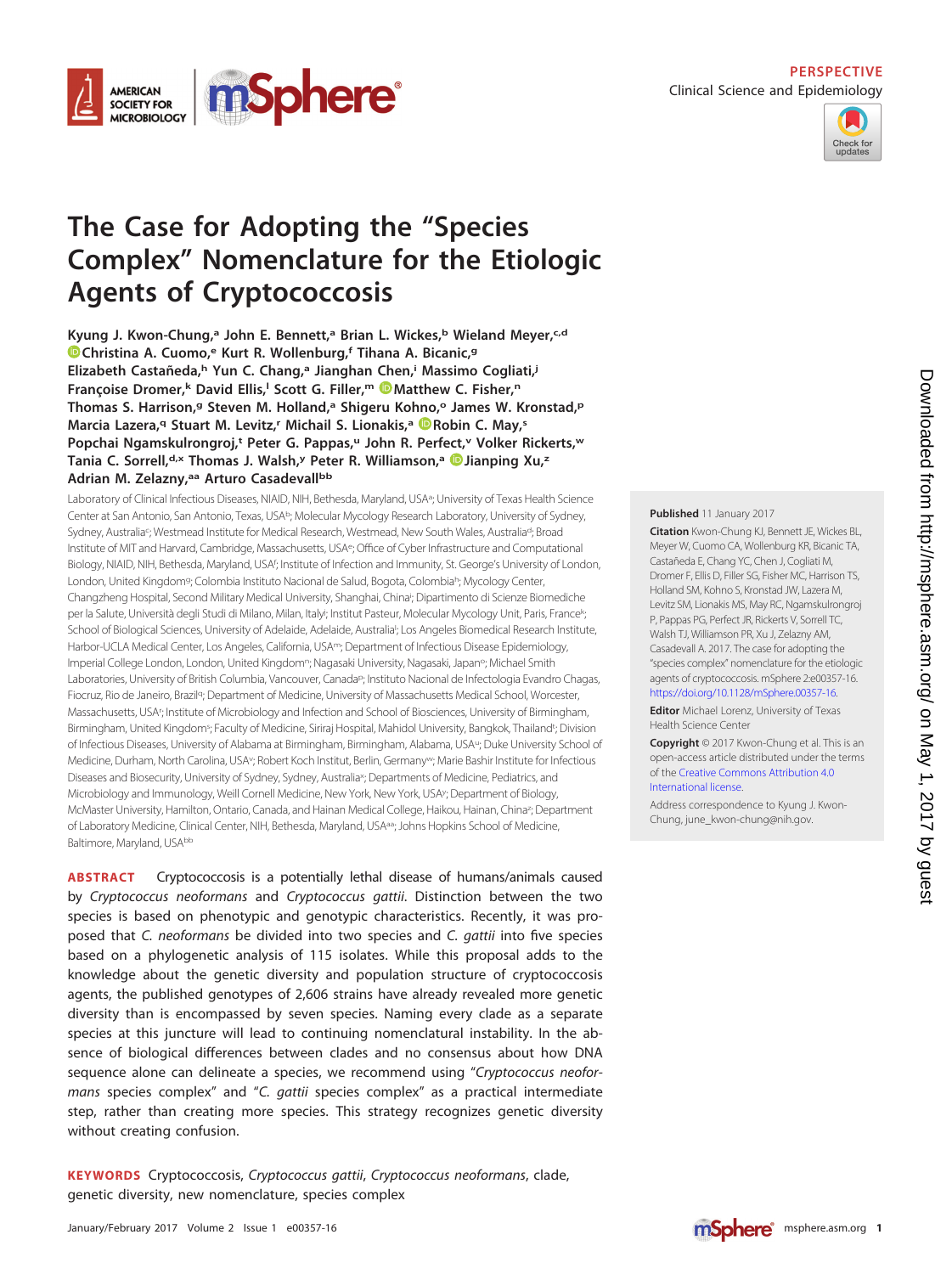*mSphere*<sup>®</sup>

**C**ryptococcosis is one of the most serious fungal diseases encountered by immunocompromised patients, particularly those with AIDS, throughout the world. The disease is caused by two pathogenic members of the genus Cryptococcus, C. neoformans and C. gattii, and claims an estimated 625,000 lives annually, with a global burden of nearly [1](#page-5-0) million cases per year (1, [2\)](#page-5-1). Initially, the two etiologic agents were classified as one species but were distinguished by their antigenic diversity; C. neoformans strains are of serotypes A and D, and C. *gattii* strains are of serotypes B and C  $(3-6)$  $(3-6)$ . The discovery of two different teleomorphs, one for C. neoformans and the other for C. gattii [\(5,](#page-6-0) [6\)](#page-6-1), ultimately led to the recognition of two species, which was later verified by whole-genome sequence data ( [7\)](#page-6-2).

As the phylogenetic species concept became widely accepted from the late 1990s, phylogenetic trees constructed on the basis of multilocus sequence typing (MLST) and other molecular typing techniques, such as amplified fragment length polymorphism (AFLP) analysis, showed that both C. neoformans and C. gattii strains were composed of multiple genetically diverse monophyletic clades totaling 7 to 9 [\(8](#page-6-3)[–](#page-6-4)[14\)](#page-6-5). Recently, a proposal was made to designate seven MLST clades identified among 115 strains of C. neoformans and C. gattii into new species: C. neoformans into two species and C. gattii into five species [\(14\)](#page-6-5). We believe this proposal to be premature for the following reasons, to be further expanded upon below. (i) Phylogenetic species designation will almost certainly change, since a sample of less than 5% of the genotyped strains poorly represents the true diversity within the species complex. (ii) The use of lineage alone to designate species without readily identifiable phenotypic characteristics that distinguish the species is highly controversial and raises an unsettled issue of how different genomes should be used in delineation of a species. (iii) Solely using cladistic (phylogenetic) approaches for species delineation in cryptococcosis agents is inappropriate since they show various rates of recombination, clonality, and hybridization within and among lineages. (iv) Renaming important pathogens requires a consensus within the scientific community to prevent confusion in the published literature as well as to avoid confusion in clinical practice. This consensus has not yet been achieved.

#### **GENETIC DIVERSITY WITHIN THE TWO SPECIES AND THE RECENT PROPOSAL OF SEVEN SPECIES NAMES**

C. gattii strains were once considered a monophyletic clade, but phylogenetic studies based on a concordance of genealogies using 6 to 11 unlinked loci have suggested that C. gattii strains are a complex of multiple phenotypically cryptic species [\(8](#page-6-3)[–](#page-6-6)[12,](#page-6-7) [14,](#page-6-5) [15\)](#page-6-8), which is typical of an evolving population. This complexity is also displayed by C. neoformans ([9](#page-6-9), [11](#page-6-6), [12](#page-6-7), [14](#page-6-5), [16\)](#page-6-10). The most commonly used MLST scheme includes seven concatenated loci: CAP59, GPD1, IGS1, LAC1, PLB1, SOD1, and URA5, which were recommended by the International Society for Human and Animal Mycology (ISHAM) Genotyping Working Group of Cryptococcus neoformans and C. gattii [\(17\)](#page-6-11). The total number of monophyletic clades recognized within the C. neoformans/C. gattii species complex is increasing as more strains collected globally are being included in phylogenetic analyses [\(18\)](#page-6-12). The major monophyletic clades for the two species have most commonly been designated molecular types VNI (AFLP1), VNII (AFLP1A/IB), VNIII (AFLP3), and VNIV (AFLP2) for C. neoformans and molecular types VGI (AFLP4), VGII (AFLP6), VGIII (AFLP5), and VGIV (AFLP6) for C. gattii. The recent proposal for naming 7 separate species, excluding diploid/aneuploid hybrids formed between different clades based on MLST data of 115 isolates, is as follows [\(Table 1\)](#page-3-0): C. neoformans would be divided into C. neoformans (serotype A, VNI/AFLP1 and VNII/AFLP1A, AFLP1B,VNB, formerly C. neoformans var. grubii), C. deneoformans (serotype D, VNIV/AFLP2, formerly C. neoformans var. neoformans), and a C. neoformans  $\times$  C. deneoformans hybrid (formerly VNIII/AFLP3 or AD hybrids). C. gattii would be recognized as five separate species, namely, C. gattii (VGI/AFLP4), C. deuterogattii (VGII/AFLP6), C. bacillisporus (VGIII/AFLP5), C. tetragattii (VGIV/AFLP7), and C. decagattii (VGIV and VGIIIc/AFLP10). The diploid/aneuploid hybrids between isolates of the C. neoformans and C. gattii complexes are named a C. deneoformans  $\times$  C. gattii hybrid (AFLP8), a C. neoformans  $\times$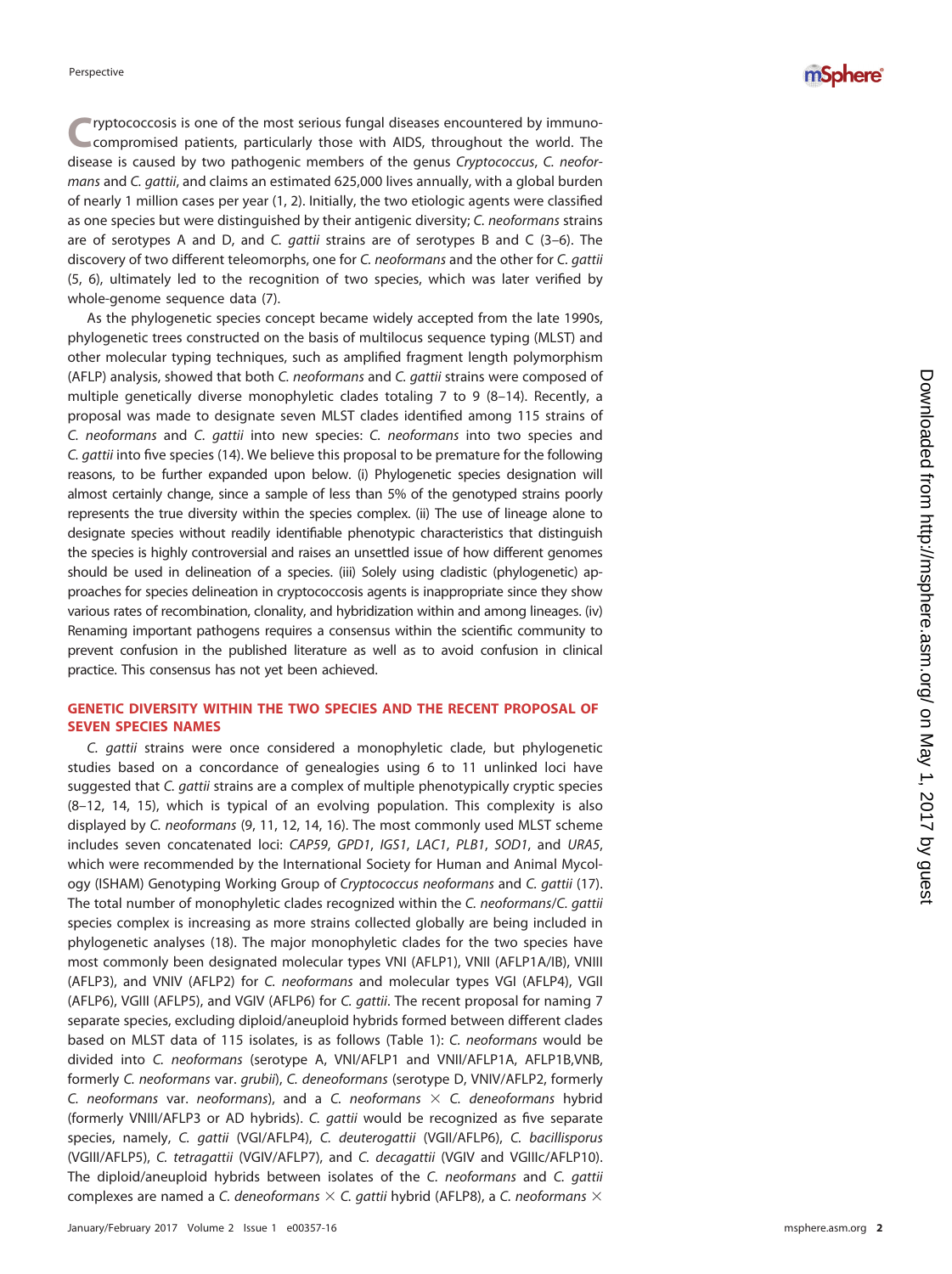

<span id="page-3-0"></span>

|                        |  |  |  | <b>TABLE 1</b> Recently proposed new names for C. neoformans and C. gattii species |  |  |
|------------------------|--|--|--|------------------------------------------------------------------------------------|--|--|
| complexes <sup>a</sup> |  |  |  |                                                                                    |  |  |

| Current name    | Molecular type(s)                            | Proposed name                                  |  |  |  |  |
|-----------------|----------------------------------------------|------------------------------------------------|--|--|--|--|
| C. neoformans   |                                              |                                                |  |  |  |  |
| Var. grubii     | VNI/VNII/VNB (AFLP1, AFLP1A,<br>AFLP1B, VNB) | C. neoformans                                  |  |  |  |  |
| Var. neoformans | VNIV (AFLP2)                                 | C. deneoformans                                |  |  |  |  |
| AD hybrid       | VNIII (AFLP3)                                | C. neoformans $\times$ C. deneoformans hybrid  |  |  |  |  |
| C. gattii       | VGI (AFLP4)                                  | C. gattii                                      |  |  |  |  |
|                 | VGII (AFLP6)                                 | C. deuterogattii                               |  |  |  |  |
|                 | VGIII (AFLP5)                                | C. bacillisporus                               |  |  |  |  |
|                 | VGIV (AFLP7)                                 | C. tetragattii                                 |  |  |  |  |
|                 | VGIV/VGIIIc (AFLP10)                         | C. decagattii                                  |  |  |  |  |
| DB hybrid       | AFLP8                                        | C. deneoformans $\times$ C. gattii hybrid      |  |  |  |  |
| AB hybrid       | AFLP9                                        | C. neoformans $\times$ C. gattii hybrid        |  |  |  |  |
| AB hybrid       | AFLP11                                       | C. neoformans $\times$ C. deuterogattii hybrid |  |  |  |  |

<sup>a</sup>See reference [14](#page-6-5).

C. gattii hybrid (AFLP9), and a C. neoformans  $\times$  C. deuterogattii hybrid (AFLP11). A diligent search by us failed to find a correlation between the new species name and phenotypic characteristics. Susceptibility to antifungal agents, biochemical markers, virulence based on experimental animals, or prevalence in patients with distinct underlying conditions revealed some tendencies but were sufficiently varied to be unreliable for differentiation among species. Matrix-assisted laser desorption ionization–time of flight (MALDI-TOF) mass spectrometry was used on 423 isolates which had been molecularly divided into the proposed species. Using an in-house database, almost all isolates were identified to the correct species during at least one of two duplicate trials using a 1.7 cutoff. However, this low cutoff is usually used for genus and not for species recognition [\(19\)](#page-6-13). Only 76.1% of strains were identified correctly by both tests using the usual species cutoff of 2.0, which questions the practicality of this method of species identification [\(14\)](#page-6-5). The pros and cons of adopting the new species system are noted below.

#### **BENEFITS OF ADOPTING THE NEW SPECIES SYSTEM**

Because the taxonomic rank of species occupies a pivotal position in every aspect of biology, adoption of a cryptococcal species recognition system that is compatible with the advances in phylogenetic theory is critical. The proposed seven species designations (excluding the four hybrid clades), if generally accepted, would be an important step in formally recognizing the complex biodiversity within the etiologic agents of cryptococcosis. Since clinically relevant biological differences between genetically diverged cryptic species are not always obvious, assigning species names to each clade might accelerate discovery of genetically defined phenotypic differences.

#### **DISADVANTAGES IN ADOPTING THE NEW CLASSIFICATION SYSTEM AT THIS JUNCTURE**

**(i) An insufficient number of isolates was studied.** One of the most important concerns is that the proposed species delineation for the etiologic agents of cryptococcosis has resulted from an MLST-based phylogenetic analysis of 115 strains (5% of MLST-genotyped strains). Furthermore, one of the new species, C. decagattii, was described based on only two strains that were identical by MLST [\(14\)](#page-6-5) and that may have originated from the same patient. Differing algorithms with larger numbers of isolates may divide clades differently. A recent analysis, which included 2,606 strains, already showed more genetic diversity than is encompassed by seven species [\(20\)](#page-6-14). A strict, accepted phylogenetic species concept defines a species as a single lineage of ancestor-descendant populations which maintains its identity from other such lineages and which has its own evolutionary tendencies and historic fate [\(21](#page-6-15)[–](#page-6-16)[23\)](#page-6-17). With this definition, even the smallest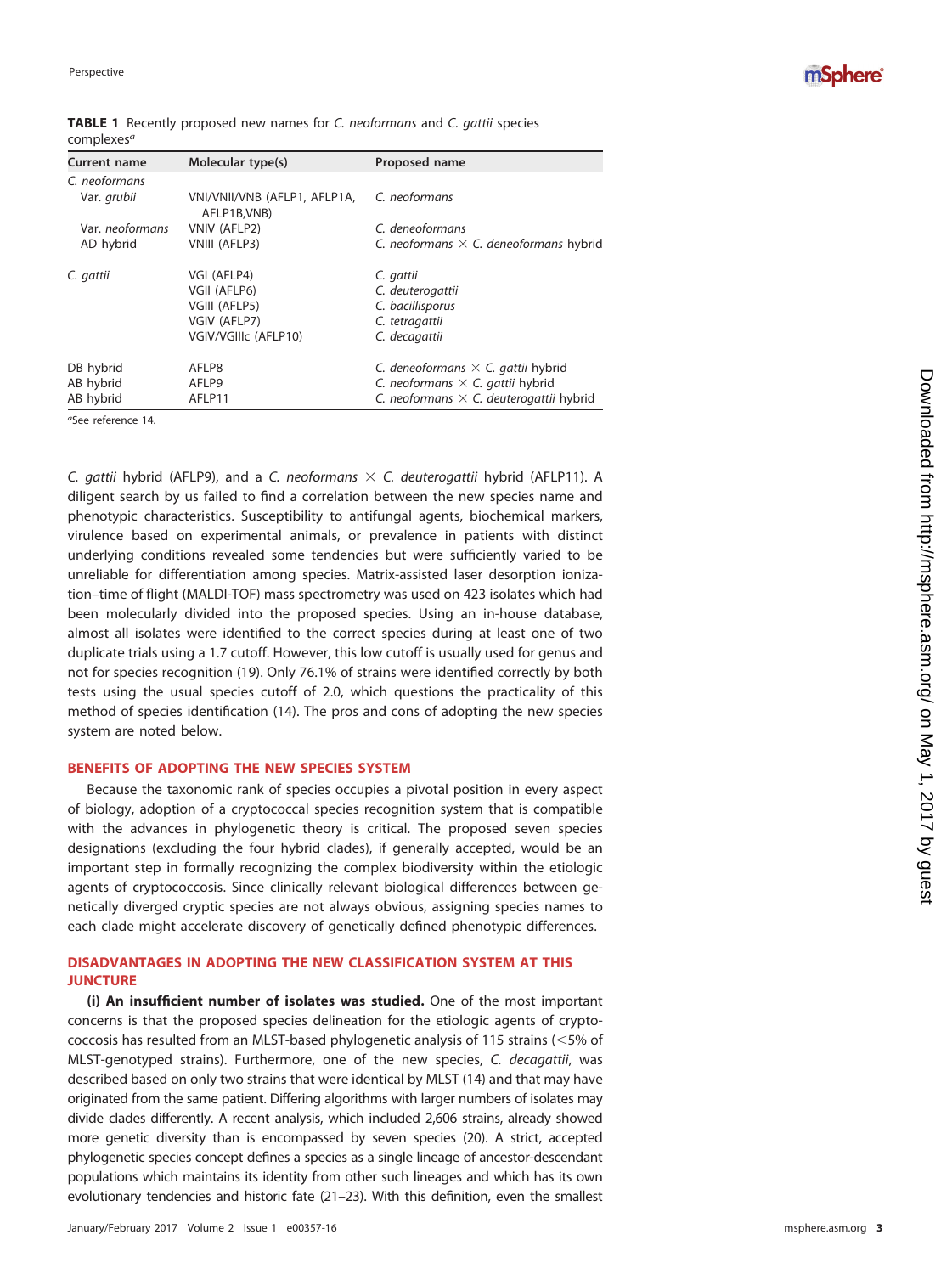diagnosable cluster of individual strains that form a monophyletic group in a phylogenetic tree can be considered deserving of species recognition [\(24\)](#page-6-18), and the number of cryptococcosis agents with a species status will continue to increase [\(18\)](#page-6-12). For this reason, the proposed taxonomy is likely to prove to be unstable.

**(ii) More of the genome needs to be represented.** Since the 11 loci used for the MLST-based phylogenetic tree represent only 43% of the cryptococcal chromosomes (6 of 14 chromosomes) [\(14\)](#page-6-5), the true extent of diversity and recombination events will not be known until more of the chromosomes are included. For example, whole-genome sequencing recently identified hitherto-unmapped levels of genomic diversity and population genetic structure among clinical and environmental isolates of C. neoformans in Africa [\(25\)](#page-6-19) and led to the discovery of new lineages. Further, until wholegenome sequencing was carried out, gene introgression from C. neoformans var. grubii (VNI) to the Pacific Northwest population of C. gattii (old name) strains was not recognized [\(26\)](#page-6-20). This observation was also the case with gene introgression from C. neoformans var. grubii to C. neoformans var. neoformans [\(27\)](#page-6-21). Although these findings of gene introgression do not change the broad-scale phylogenetic relationships, the findings illustrate our poor understanding of genetic exchange between different clades. We need further genome-wide studies to uncover this basic information about recombination for delimiting species boundaries.

**(iii) Models applied for species delineation may not be appropriate.** Delineation of seven species [\(Table 1\)](#page-3-0) was based on models derived for sexually reproducing and freely recombining organisms, such as birds, bats, and certain insects [\(14\)](#page-6-5). As C. neoformans and C. gattii more typically reproduce clonally, the algorithms used may not be appropriate and may tend to be biased toward declaring clonal lineages as species.

**(iv) Species designations are too complex (i.e., routine identification is impractical).** Sequencing 11 loci and constructing a phylogenetic tree would need to be replaced by simpler techniques for routine use, even in reference laboratories. MALDI-TOF mass spectrometry was too imprecise, particularly for hybrid species [\(14\)](#page-6-5). A universally used molecular method of fungal species identification is determination of the nuclear ribosomal internal transcribed spacer (ITS) sequence [\(28](#page-6-22) , [29\)](#page-6-23). However, this option is not available for the identification of seven species due to insufficient ITS sequence variation among the clades/species within either C. neoformans (old name) or C. gattii (old name) [\(14](#page-6-5) , [30\)](#page-6-24).

**(v) Species names are confusing.** Significant confusion will result from using the names "gattii" and "neoformans" in two different contexts. Until 2015, the name C. gattii was used for all the strains of serotypes B and C belonging to the VGI to VGIV molecular types. The same name in the new system refers only to those belonging to the VGI molecular type [\(14\)](#page-6-5). This change will cause a disconnection between new C. gattii strains and prior clinical information on diagnosis, the progression of disease, and underlying risk factors of the patients infected with old C. *gattii* strains. This disconnection is of particular concern because considerable work on clinical strains and basic research on C. gattii was carried out using the Vancouver epidemic reference strain R265 (VGII), which is now proposed as a strain of C. deuterogattii [\(14\)](#page-6-5). Strain R265 is highly virulent but is not as neurotropic as other strains of Cryptococcus [\(31](#page-6-25), [32\)](#page-6-26), and many features of C. gattii learned from using strain R265 may not be applicable to the new C. gattii strains. In addition, since new names break apart the former C. gattii strains, the common properties shared by the cryptic species will be lost. The word "neoformans" has been used for 2 decades to identify not only a species but also a variety (C. neoformans var. neoformans). The name "C. neoformans" in the new system refers only to strains of serotype A and molecular types VNI and VNII/VNB and will cause considerable confusion in referencing the existing results.

**(vi) Names for hybrid and aneuploid strains are not readily accommodated.** There are diploid or aneuploid hybrid strains formed by fusion of the strains into two different clades, such as serotype AD (VNI/VNIV) hybrids [\(33](#page-6-27) , [34\)](#page-6-28) and serotype AB (VNI/VGI) hybrids [\(35\)](#page-6-29). The frequency of C. neoformans AD hybrid strains among global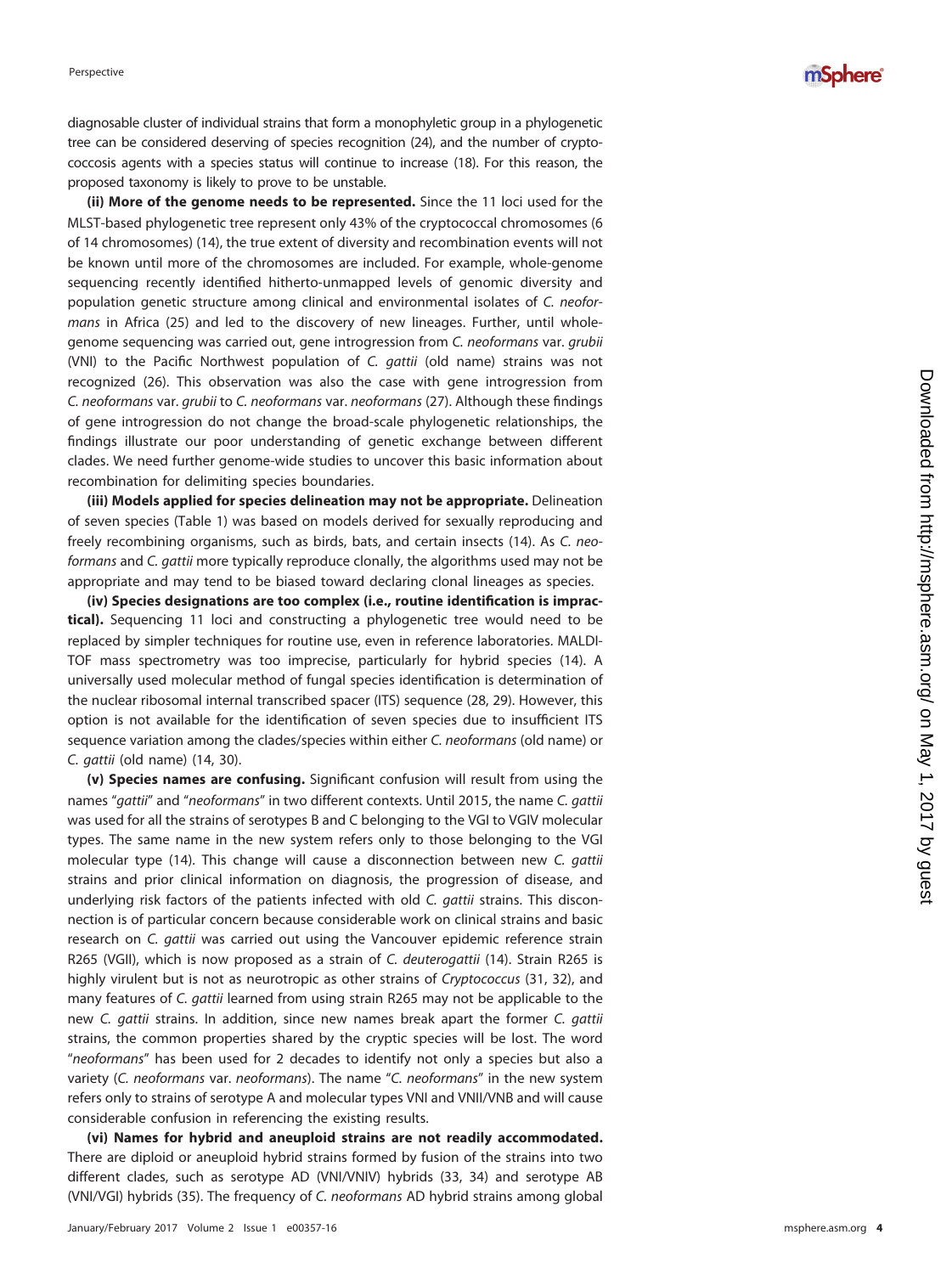clinical isolates is reported to be 6%, slightly higher than that of the VNIV molecular type (5%) [\(11\)](#page-6-6), and it is considerably higher (30%) among European clinical isolates [\(13\)](#page-6-4). The new name, "C. neoformans  $\times$  C. deneoformans species hybrid" instead of "AD hybrids" or "VNIII" will be impractical to use for the strains with such frequency. Furthermore, the identification of AD hybrids by MALDI-TOF mass spectrometry has been inconsistent [\(14\)](#page-6-5), and we also do not know whether the MALDI-TOF protein profiles of AD aneuploid/diploid hybrids are distinguishable from the homoploid hybrids [\(34,](#page-6-28) [36,](#page-6-30) [37\)](#page-6-31) formed by mating between VNI (new name, C. neoformans) and VNIV (new name, C. deneoformans) strains. Though recombinant haploids are infrequent, recent MLST studies have identified putative recombinant haploids formed between VNI strains and VNIV strains among clinical and environmental isolates [\(38\)](#page-6-32). The homoploid hybrids formed by mating between serotype A and D strains could not be named in the new species system. Finally, aneuploid hybrids may have extensive phenotypic variation, depending on which chromosomes are present in duplicate.

#### **PROPOSED USE OF "***C. NEOFORMANS* **SPECIES COMPLEX" AND "***C. GATTII* **SPECIES COMPLEX"**

"Species complex" in biology usually implies that two or more cryptic species are hidden under one species name, which makes both Cryptococcus neoformans and C. gattii typical species complexes. Unlike a "species," a "complex" has no nomenclatural status and requires no name change. However, the species complexes are clearly defined by conventional diagnostic methods that can be validated by molecular data. The term "species complex" has also served the nomenclatural stability of other fungal taxa, including Fusarium species complex [\(39\)](#page-7-0) and Scedosporium species complex [\(40\)](#page-7-1).

#### **CONCLUSIONS**

Considering the high global burden of this potentially fatal infection, names given to the etiologic agents causing cryptococcosis are of paramount importance for both the mycological community and the medical community. The proposal to divide the two cryptococcosis agents into 7 haploid and 4 aneuploid/diploid hybrid species deserves extensive discussion prior to adoption. Since the seven new species are not known to be clinically distinguishable, universal adoption of the new system of nomenclature should be delayed until more-detailed studies employing a larger number of isolates reveal the clinical and biological relevance of the new species. Adoption of the proposed nomenclature at this juncture might separate taxonomy from clinical practice and in doing so inhibit the progress of both fields. Instead of "species," "species complex" would accommodate already-known cryptic species and those that might be discovered in the future. Molecular types within each species complex can be designated by their molecular type (VNI/AFLP1, VGI/AFLP4, etc.) whenever necessary. Once clinical and biological relevance becomes apparent for new species distinctions, both mycologists and clinicians will benefit by using new names.

#### **ACKNOWLEDGMENTS**

This work was supported by funds from the intramural program of the National Institute of Allergy and Infectious Diseases, National Institutes of Health, to K.J.K.-C., J.E.B., Y.C.C., S.M.H., M.L., and P.R.W. and an NHMRC grant, APP1031943, to W.M. and T.C.S. R.C.M. is supported by the European Research Council under the European Union's Seventh Framework Program (FP/2007–2013) and ERC grant agreement no. 614562 and by a Royal Society Wolfson Research Merit Award and a Lister Institute Prize Fellowship. T.C.S. is a Sydney Medical School Foundation Fellow.

#### <span id="page-5-0"></span>**REFERENCES**

- 1. Park BJ, Wannemuehler KA, Marston BJ, Govender N, Pappas PG, Chiller TM. 2009. Estimation of the current global burden of cryptococcal meningitis among persons living with HIV/AIDS. AIDS 23:525–530. [https://doi.org/10.1097/QAD.0b013e328322ffac.](https://doi.org/10.1097/QAD.0b013e328322ffac)
- <span id="page-5-1"></span>2. Armstrong-James D, Meintjes G, Brown GD. 2014. A neglected epidemic:

fungal infections in HIV/AIDS. Trends Microbiol 22:120 –127. [https://](https://doi.org/10.1016/j.tim.2014.01.001) [doi.org/10.1016/j.tim.2014.01.001.](https://doi.org/10.1016/j.tim.2014.01.001)

<span id="page-5-2"></span>3. Evans EE. 1949. An immunologic comparison of 12 strains of Cryptococcus neoformans (Torula histolytica). Proc Soc Exp Biol Med 71:644 – 646. [https://doi.org/10.3181/00379727-71-17283.](https://doi.org/10.3181/00379727-71-17283)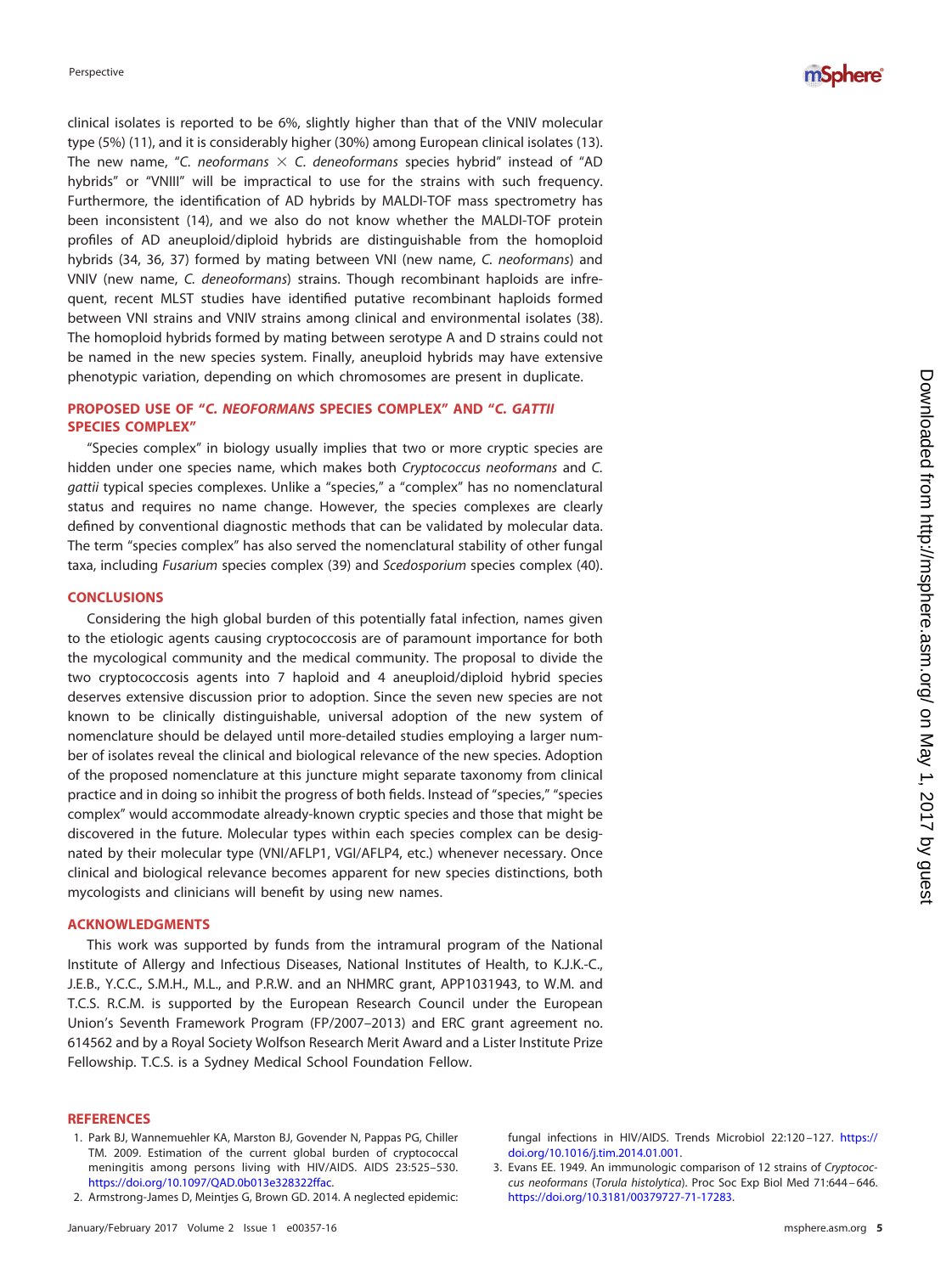

- 4. Wilson DE, Bennett JE, Bailey JW. 1968. Serologic grouping of Cryptococcus neoformans. Proc Soc Exp Biol Med 127:820 – 823. [https://doi.org/](https://doi.org/10.3181/00379727-127-32812) [10.3181/00379727-127-32812.](https://doi.org/10.3181/00379727-127-32812)
- <span id="page-6-0"></span>5. Kwon-Chung KJ. 1975. A new genus, Filobasidiella, the perfect state of Cryptococcus neoformans. Mycologia 67:1197–1200. [https://doi.org/](https://doi.org/10.2307/3758842) [10.2307/3758842.](https://doi.org/10.2307/3758842)
- <span id="page-6-1"></span>6. Kwon-Chung KJ. 1976. A new species of Filobasidiella, the sexual state of Cryptococcus neoformans B and C serotypes. Mycologia 68:943–946. [https://doi.org/10.2307/3758813.](https://doi.org/10.2307/3758813)
- <span id="page-6-2"></span>7. D'Souza CA, Kronstad JW, Taylor G, Warren R, Yuen M, Hu G, Jung WH, Sham A, Kidd SE, Tangen K, Lee N, Zeilmaker T, Sawkins J, McVicker G, Shah S, Gnerre S, Griggs A, Zeng Q, Bartlett K, Li W, Wang X, Heitman J, Stajich JE, Fraser JA, Meyer W, Carter D, Schein J, Krzywinski M, Kwon-Chung KJ, Varma A, Wang J, Brunham R, Fyfe M, Ouellette BF, Siddiqui A, Marra M, Jones S, Holt R, Birren BW, Galagan JE, Cuomo CA. 2011. Genome variation in Cryptococcus gattii, an emerging pathogen of immunocompetent hosts. mBio 2:e00342-10. [https://doi.org/10.1128/](https://doi.org/10.1128/mBio.00342-10) [mBio.00342-10.](https://doi.org/10.1128/mBio.00342-10)
- <span id="page-6-3"></span>8. Boekhout T, van Belkum A, Leenders AC, Verbrugh HA, Mukamurangwa P, Swinne D, Scheffers WA. 1997. Molecular typing of Cryptococcus neoformans: taxonomic and epidemiological aspects. Int J Syst Bacteriol 47:432– 442. [https://doi.org/10.1099/00207713-47-2-432.](https://doi.org/10.1099/00207713-47-2-432)
- <span id="page-6-9"></span>9. Bovers M, Hagen F, Kuramae EE, Boekhout T. 2008. Six monophyletic lineages identified within Cryptococcus neoformans and Cryptococcus gattii by multi-locus sequence typing. Fungal Genet Biol 45:400-421. [https://doi.org/10.1016/j.fgb.2007.12.004.](https://doi.org/10.1016/j.fgb.2007.12.004)
- 10. Meyer W, Castañeda A, Jackson S, Huynh M, Castañeda E, IberoAmerican Cryptococcal Study Group. 2003. Molecular typing of IberoAmerican Cryptococcus neoformans isolates. Emerg Infect Dis 9:189 –195. [https://](https://doi.org/10.3201/eid0902.020246) [doi.org/10.3201/eid0902.020246.](https://doi.org/10.3201/eid0902.020246)
- <span id="page-6-6"></span>11. Meyer W, Gilgado F, Ngamskulrungroj P, Trilles L, Hagen F, Castañeda E, Boekhout T. 2011. Molecular typing of the Cryptococcus neoformans/ Cryptococcus gattii species complex, p 327–357. In Heitman J, Kogure T, Kwon-Chung KJ, Perfect JR, Casadevall A (ed), Cryptococcus: from human pathogen to model yeast. ASM Press, Washington, DC.
- <span id="page-6-7"></span>12. Ngamskulrungroj P, Gilgado F, Faganello J, Litvintseva AP, Leal AL, Tsui KM, Mitchell TG, Vainstein MH, Meyer W. 2009. Genetic diversity of the Cryptococcus species complex suggests that Cryptococcus gattii deserves to have varieties. PLoS One 4:e5862. [https://doi.org/10.1371/](https://doi.org/10.1371/journal.pone.0005862) [journal.pone.0005862.](https://doi.org/10.1371/journal.pone.0005862)
- <span id="page-6-5"></span><span id="page-6-4"></span>13. Cogliati M. 2013. Global molecular epidemiology of Cryptococcus neoformans and Cryptococcus gattii: an atlas of the molecular types. Scientifica (Cairo) 2013:675213. [https://doi.org/10.1155/2013/675213.](https://doi.org/10.1155/2013/675213)
- 14. Hagen F, Khayhan K, Theelen B, Kolecka A, Polacheck I, Sionov E, Falk R, Parnmen S, Lumbsch HT, Boekhout T. 2015. Recognition of seven species in the Cryptococcus gattii/Cryptococcus neoformans species complex. Fungal Genet Biol 78:16 – 48. [https://doi.org/10.1016/j.fgb.2015.02.009.](https://doi.org/10.1016/j.fgb.2015.02.009)
- <span id="page-6-8"></span>15. Farrer RA, Desjardins CA, Sakthikumar S, Gujja S, Saif S, Zeng Q, Chen Y, Voelz K, Heitman J, May RC, Fisher MC, Cuomo CA. 2015. Genome evolution and innovation across the four major lineages of Cryptococcus gattii. mBio 6:e00868-15. [https://doi.org/10.1128/mBio.00868-15.](https://doi.org/10.1128/mBio.00868-15)
- <span id="page-6-10"></span>16. Litvintseva AP, Thakur R, Vilgalys R, Mitchell TG. 2006. Multilocus sequence typing reveals three genetic subpopulations of Cryptococcus neoformans var. grubii (serotype A), including a unique population in Botswana. Genetics 172:2223–2238. [https://doi.org/10.1534/genetics](https://doi.org/10.1534/genetics.105.046672) [.105.046672.](https://doi.org/10.1534/genetics.105.046672)
- <span id="page-6-11"></span>17. Meyer W, Aanensen DM, Boekhout T, Cogliati M, Diaz MR, Esposto MC, Fisher M, Gilgado F, Hagen F, Kaocharoen S, Litvintseva AP, Mitchell TG, Simwami SP, Trilles L, Viviani MA, Kwon-Chung J. 2009. Consensus multi-locus sequence typing scheme for Cryptococcus neoformans and Cryptococcus gattii. Med Mycol 47:561–570. [https://doi.org/10.1080/](https://doi.org/10.1080/13693780902953886) [13693780902953886.](https://doi.org/10.1080/13693780902953886)
- <span id="page-6-12"></span>18. Firacative C, Roe CC, Malik R, Ferreira-Paim K, Escandón P, Sykes JE, Castañón-Olivares LR, Contreras-Peres C, Samayoa B, Sorrell TC, Castañeda E, Lockhart SR, Engelthaler DM, Meyer W. 2016. MLST and wholegenome-based population analysis of Cryptococcus gattii VGIII links clinical, veterinary and environmental strains, and reveals divergent serotype specific sub-populations and distant ancestors. PLoS Negl Trop Dis 10:e0004861. [https://doi.org/10.1371/journal.pntd.0004861.](https://doi.org/10.1371/journal.pntd.0004861)
- <span id="page-6-13"></span>19. Firacative C, Trilles L, Meyer W. 2012. MALDI-TOF MS enables the rapid identification of the major molecular types within the Cryptococcus neoformans/C. gattii species complex. PLoS One 7:e37566. [https://](https://doi.org/10.1371/journal.pone.0037566) [doi.org/10.1371/journal.pone.0037566.](https://doi.org/10.1371/journal.pone.0037566)
- <span id="page-6-14"></span>20. Meyer W, Firacative C, Trilles L, Ferreira-Paim K, ISHAM Working Group
- <span id="page-6-15"></span>21. Harrington TC, Rizzo DM. 1999. Defining species in the fungi, p 43–70. In Worrall JJ (ed), Structure and dynamics of fungal populations. Kluwer Academic, Dordrecht, Netherlands.
- <span id="page-6-17"></span><span id="page-6-16"></span>22. Wiley EO. 1978. The evolutionary species concept reconsidered. Syst Zool 27:17–26. [https://doi.org/10.2307/2412809.](https://doi.org/10.2307/2412809)
- 23. Nixon KC, Wheeler QD. 1990. An amplification of the phylogenetic species concept. Cladistics Int J Willi Hennig Soc 6:211–223. [https://](https://doi.org/10.1111/j.1096-0031.1990.tb00541.x) [doi.org/10.1111/j.1096-0031.1990.tb00541.x.](https://doi.org/10.1111/j.1096-0031.1990.tb00541.x)
- <span id="page-6-18"></span>24. Cracraft J. 1983. Species concepts and speciation analysis, p 159 –187. In Johnston RF (ed), Current ornithology, vol 1. Plenum Press, New York, NY.
- <span id="page-6-19"></span>25. Vanhove M, Beale MA, Rhodes J, Chanda D, Lakhi S, Kwenda G, Molloy S, Karunaharan N, Stone N, Harrison TS, Bicanic T, Fisher MC. 2016. Genomic epidemiology of Cryptococcus yeasts identifies adaptation to environmental niches underpinning infection across an African HIV/AIDS cohort. Mol Ecol [https://doi.org/10.1111/mec.13891.](https://doi.org/10.1111/mec.13891)
- <span id="page-6-20"></span>26. Engelthaler DM, Hicks ND, Gillece JD, Roe CC, Schupp JM, Driebe EM, Gilgado F, Carriconde F, Trilles L, Firacative C, Ngamskulrungroj P, Castañeda E, Lazera Mdos S, Melhem MS, Pérez-Bercoff A, Huttley G, Sorrell TC, Voelz K, May RC, Fisher MC, Thompson GR, III, Lockhart SR, Keim P, Meyer W. 2014. Cryptococcus gattii in North American Pacific Northwest: whole-population genome analysis provides insights into species evolution and dispersal. mBio 5:e01464-14. [https://doi.org/10.1128/](https://doi.org/10.1128/mBio.01464-14) [mBio.01464-14.](https://doi.org/10.1128/mBio.01464-14)
- <span id="page-6-21"></span>27. Kavanaugh LA, Fraser JA, Dietrich FS. 2006. Recent evolution of the human pathogen Cryptococcus neoformans by intervarietal transfer of a 14-gene fragment. Mol Biol Evol 23:1879 –1890. [https://doi.org/10.1093/](https://doi.org/10.1093/molbev/msl070) [molbev/msl070.](https://doi.org/10.1093/molbev/msl070)
- <span id="page-6-22"></span>28. Schoch CL, Seifert KA, Huhndorf S, Robert V, Spouge JL, Levesque CA, Chen W, Fungal Barcoding Consortium, Fungal Barcoding Consortium Author List. 2012. Nuclear ribosomal internal transcribed spacer (ITS) region as a universal DNA barcode marker for Fungi. Proc Natl Acad Sci U S A 109:6241– 6246. [https://doi.org/10.1073/pnas.1117018109.](https://doi.org/10.1073/pnas.1117018109)
- <span id="page-6-24"></span><span id="page-6-23"></span>29. Xu J. 2016. Fungal DNA barcoding. Genome 59:913–932. [https://doi.org/](https://doi.org/10.1139/gen-2016-0046) [10.1139/gen-2016-0046.](https://doi.org/10.1139/gen-2016-0046)
- 30. Xu J, Vilgalys R, Mitchell TG. 2000. Multiple gene genealogies reveal recent dispersion and hybridization in the human pathogenic fungus Cryptococcus neoformans. Mol Ecol 9:1471–1481. [https://doi.org/](https://doi.org/10.1046/j.1365-294x.2000.01021.x) [10.1046/j.1365-294x.2000.01021.x.](https://doi.org/10.1046/j.1365-294x.2000.01021.x)
- <span id="page-6-25"></span>31. Ngamskulrungroj P, Chang Y, Sionov E, Kwon-Chung KJ. 2012. The primary target organ of Cryptococcus gattii is different from that of Cryptococcus neoformans in a murine model. mBio 3:e00103-12. [https://](https://doi.org/10.1128/mBio.00103-12) [doi.org/10.1128/mBio.00103-12.](https://doi.org/10.1128/mBio.00103-12)
- <span id="page-6-26"></span>32. Phillips P, Galanis E, MacDougall L, Chong MY, Balshaw R, Cook VJ, Bowie W, Steiner T, Hoang L, Morshed M, Ghesquiere W, Forrest DM, Roscoe D, Doyle P, Kibsey PC, Connolly T, Mirzanejad Y, Thompson D, British Columbia Cryptococcus gattii Study Group. 2015. Longitudinal clinical findings and outcome among patients with Cryptococcus gattii infection in British Columbia. Clin Infect Dis 60:1368 –1376. [https://doi.org/](https://doi.org/10.1093/cid/civ041) [10.1093/cid/civ041.](https://doi.org/10.1093/cid/civ041)
- <span id="page-6-27"></span>33. Boekhout T, Theelen B, Diaz M, Fell JW, Hop WC, Abeln EC, Dromer F, Meyer W. 2001. Hybrid genotypes in the pathogenic yeast Cryptococcus neoformans. Microbiology 147:891–907. [https://doi.org/10.1099/](https://doi.org/10.1099/00221287-147-4-891) [00221287-147-4-891.](https://doi.org/10.1099/00221287-147-4-891)
- <span id="page-6-28"></span>34. Cogliati M, Lin X, Viviani MA. 2011. Hybridization and its importance in the Cryptococcus species complex, p 359 –370. In Heitman J, Kozel TR, Kwon-Chung KJ, Perfect JR, Casadevall A (ed), Cryptococcus: from human pathogen to model yeast. ASM Press, Washington, DC.
- <span id="page-6-29"></span>35. Bovers M, Hagen F, Kuramae EE, Hoogveld HL, Dromer F, St-Germain G, Boekhout T. 2008. AIDS patient death caused by novel Cryptococcus neoformans  $\times$  C. gattii hybrid. Emerg Infect Dis 14:1105–1108. [https://](https://doi.org/10.3201/eid1407.080122) [doi.org/10.3201/eid1407.080122.](https://doi.org/10.3201/eid1407.080122)
- <span id="page-6-31"></span><span id="page-6-30"></span>36. Vogan AA, Khankhet J, Xu J. 2013. Evidence for mitotic recombination within the basidia of a hybrid cross of Cryptococcus neoformans. PLoS One 8:e62790. [https://doi.org/10.1371/journal.pone.0062790.](https://doi.org/10.1371/journal.pone.0062790)
- <span id="page-6-32"></span>37. Kwon-Chung KJ, Varma A. 2006. Do major species concepts support one, two or more species within Cryptococcus neoformans? FEMS Yeast Res 6:574 –587. [https://doi.org/10.1111/j.1567-1364.2006.00088.x.](https://doi.org/10.1111/j.1567-1364.2006.00088.x)
- 38. Cogliati M, Zani A, Rickerts V, McCormick I, Desnos-Ollivier M, Velegraki A, Escandon P, Ichikawa T, Ikeda R, Bienvenu AL, Tintelnot K, Tore O, Akcaglar S, Lockhart S, Tortorano AM, Varma A. 2016. Multilocus se-